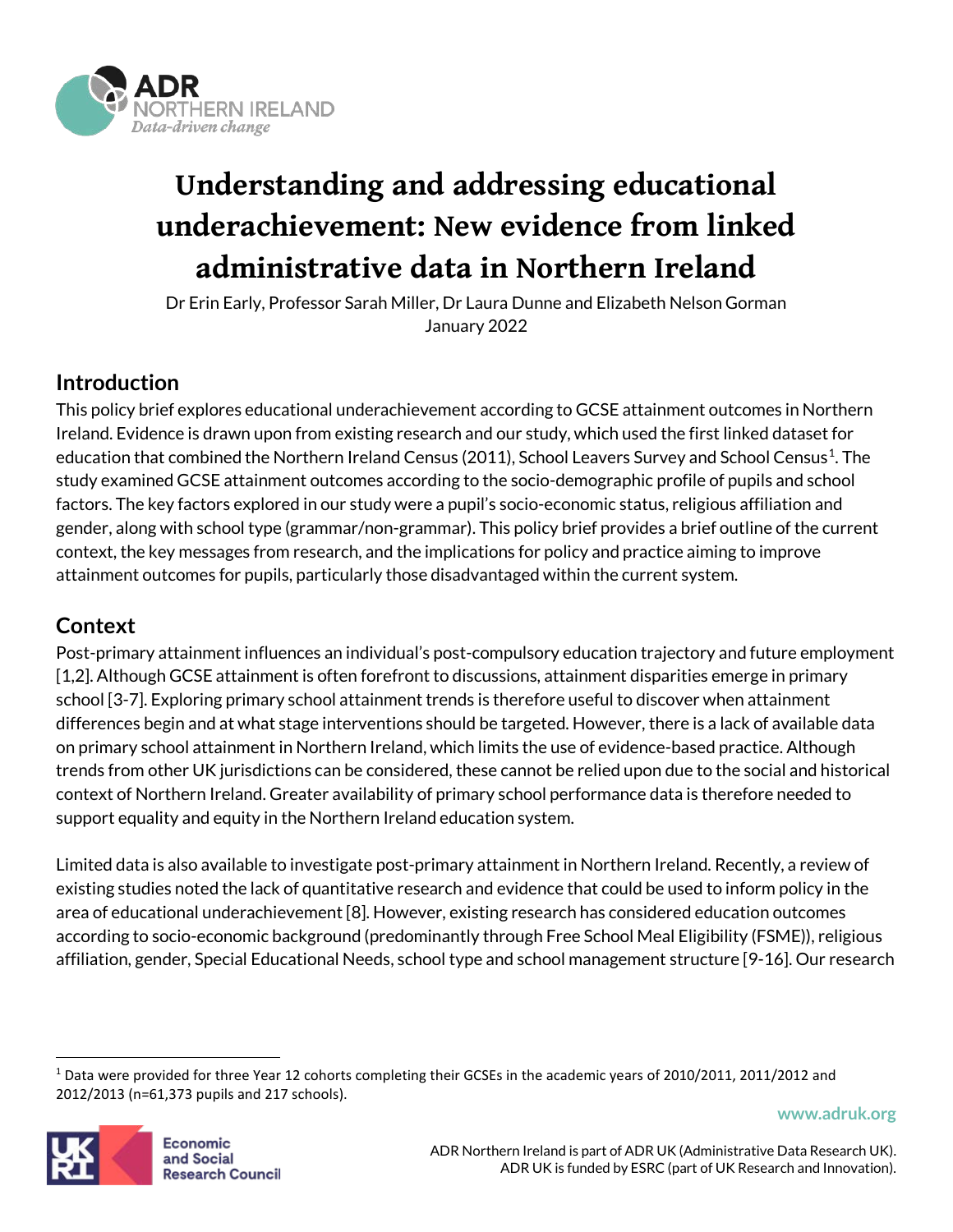

also provided an update into post-primary attainment. Our study was particularly valuable due to its examination of the multidimensional structure of socio-economic status<sup>2</sup>, its indepth investigation into religious affiliation, and its updated insight into the influence of gender and school type on GCSE attainment<sup>[3](#page-1-1)</sup>. This in-depth exploration into GCSE outcomes was only possible due to the linked administrative dataset. Using administrative data in this way means that wider issues for education research and practice can be identified. These include the need for generating more evidence to develop targeted strategies to reduce underachievement. Access to more data, especially linked administrative data and primary school data, would improve our understanding of educational underachievement and its complexity. The use of data in this way would therefore help improve pupil outcomes, particularly those disadvantaged in the current system.

# **Previous policy responses and strategies**

Numerous responses and strategies have aimed to reduce educational underachievement in Northern Ireland. These include reports into educational underachievement according to factors such as gender [17], and deprivation [18], the experiences of Protestant working class boys (led by Dawn Purvis in 2011); strategies such as the Children and Young People's Strategy 2019-2029<sup>[4](#page-1-2)</sup> and the Neighbourhood Renewal Strategy<sup>[5](#page-1-3)</sup>; and policies such as 'Every School A Good School'. A Tackling Educational Disadvantage team was also established in the Department of Education in 2017 to examine the links between educational underachievement and socioeconomic disadvantage. Most recently, the Expert Panel on Educational Underachievement published its report and action plan to tackle educational disadvantage throughout the education system.

## **Messages from research**

In the first record linkage study for education, we studied GCSE attainment for 61,373 pupils in Northern Ireland. This accounted for Year 12 pupils who completed their GCSEs over three consecutive academic years (2010/2011, 2011/2012 and 2012/2013). For each pupil, their educational attainment was linked to information about themselves, their parents and household, the area in which they lived and the school they attended. The linked data was anonymised, held in the secure data environment within NISRA and was only made available to the research team for the purpose of this study. This is the largest study of educational attainment in Northern Ireland to date.



<span id="page-1-0"></span><sup>&</sup>lt;sup>2</sup> Socio-economic status was measured using eight indicators, some of which were previously limited in education research in Northern Ireland. The following indicators were included in analysis: FSME, mothers' and fathers' education qualifications, mothers' and fathers' occupational status (classified by the NS-SEC), housing tenure, property value and the Northern Ireland Multiple Deprivation Measure (NI-MDM) (2010) for income.

<span id="page-1-1"></span><sup>&</sup>lt;sup>3</sup> The individual and collective influences of these factors were considered in the study as covariates in the multilevel model and through interaction terms, respectively. The presented results refer to the fully adjusted model of this study.

<span id="page-1-2"></span><sup>4</sup> Acknowledges the reduction of educational underachievement according to social disadvantage (measured by FSME) as a strategic priority.

<span id="page-1-3"></span><sup>&</sup>lt;sup>5</sup> Aims to address the links between educational underachievement and deprivation, particularly for pupils residing in the most deprived areas according to the NI-MDM.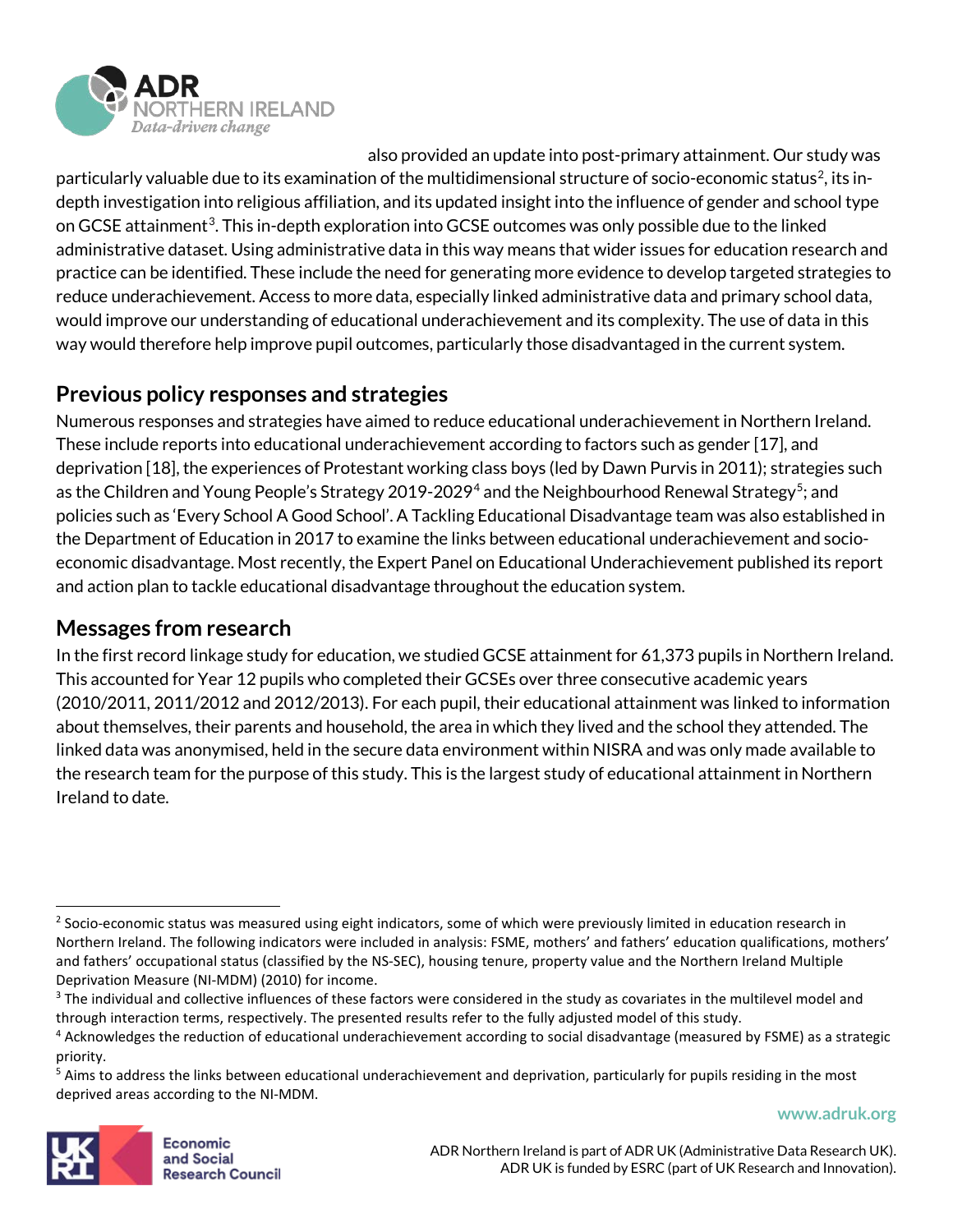

## *Gender*

Our study confirmed that girls outperform boys in GCSE attainment. This finding has also been reported in previous studies [19-23]. Gender therefore remains a key factor to consider when examining educational underachievement. Explanations for the lower educational achievement of male pupils include a lack of engagement with educational settings, the curriculum lacking relevance, the shortage of male role models within the school environment, male learning styles, and their gender identity affecting attachment to education [24- 27].

#### *Religious affiliation*

Religious affiliation remains a key indicator of social identity in Northern Ireland, with the underachievement of Protestant boys and Protestant working class boys highlighted as a key issue, most recently in the New Decade New Approach agreement. The influence of religious affiliation on GCSE attainment is complex. This is highlighted by some studies reporting differences in the attainment outcomes of pupils based on their religious affiliation [28, 29], while others failed to find a significant difference [30]. Our study adds to the complexity as it found no discernible difference in the GCSE attainment of Protestant and Catholic pupils. In addition, no evidence was found to suggest that Protestant working class (FSME) boys were underachieving in the education system. These results suggest an alternative perspective to the previous narrative, reflecting the complexity of this issue and the need for a more a nuanced approach.

#### *Socio-economic status*

This study confirmed the important influence of social disadvantage on academic attainment. While the importance of FSME (the standard measure of disadvantage in studies of educational attainment) was substantiated, this study demonstrated that it was not the most important indicator of socio-economic background.

Parental qualifications, particularly having a mother or father with no qualifications, were greater predictors of attainment. Pupils with a mother or father with no education qualifications had lower GCSE attainment scores than pupils with a mother or father with a degree level qualification. More specifically, mothers' qualifications had a greater influence on a pupil's GCSE outcomes than fathers'. Housing tenure, property value, mothers' and fathers' occupation and the deprivation scores of the areas of residence (NI-MDM (2010) based on income) were also associated with educational attainment, even after adjustment for other socio-economic factors.

FSME is a proxy measure of low parental income, widely used in social policy research as an individual indicator of potential disadvantage. It is a readily available measure that is reported by schools annually. It is acknowledged as a good indicator of disadvantage, though there are concerns about the substantial proportion of children living in poverty that are not registered [31]. Despite its frequent use, its effectiveness as an indicator of educational attainment has been questioned, and other studies find that parental education and occupation are the best predictors of pupils' attainment [32]. Parental qualifications being a better predictor of



Economic and Social **Research Council** 

ADR Northern Ireland is part of ADR UK (Administrative Data Research UK). ADR UK is funded by ESRC (part of UK Research and Innovation).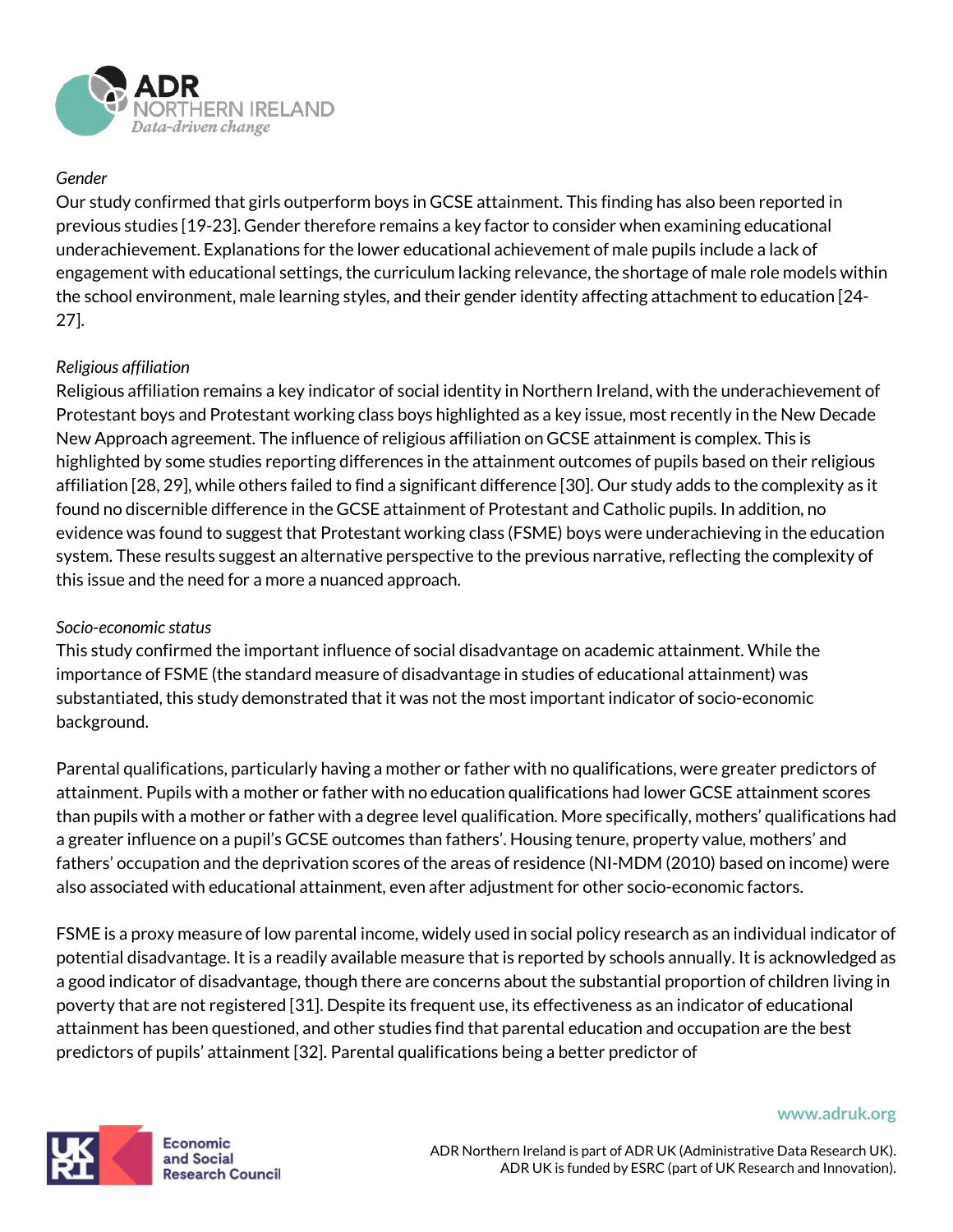

educational outcomes is also evidenced in our study. It may be that parental educational attainment is a greater predictor as it reflects a parent's understanding of the education system and their ability to support their child's scholastic efforts [33, 34]. Overall, those from lower socioeconomic backgrounds experience higher levels of deprivation. This negatively affects the ability to invest in home educational resources that may improve a pupil's academic outcomes [35, 36]. This may be a source for the intergenerational transmission of educational underachievement.

## *School type*

School type remains a key marker of GCSE attainment, with grammar school pupils achieving higher GCSE scores than pupils attending non-grammar schools, even after adjustment for other factors. This mirrors findings from previous studies in Northern Ireland [37-40]. However, as we do not have data on earlier academic attainment rates it is not possible to distinguish between school-level effects (such as added value from attending a grammar school) and academic ability, as perhaps reflected in the transfer test performance [41]. A recent study in England found that once prior attainment and ability were accounted for so that equivalent pupils were compared, it could not be concluded that grammar schools were achieving higher results than non-grammar schools [42].

It would be desirable to have information relating to earlier educational attainment levels, but such data is not currently available at an individual level in Northern Ireland. Our ability to chart inequalities in educational attainment at earlier ages and the effects of our selective school system is therefore curtailed, though, the social gradients in grammar school attendance in Northern Ireland [43, 44] and England [45] are well documented.

# **Recommendations for policy and practice**

Based on our study, we have three key recommendations for policy and practice.

**1. Increasing data sources on educational attainment in Northern Ireland.** 

The current lack of pre-GCSE attainment data is a fundamental issue for those aiming to promote and implement evidence-based research, policy and practice. This presents considerable limitations for understanding when attainment gaps emerge and for the timing of targeted interventions. The lack of data at primary school level is a notable omission.

*We recommend the greater efforts to gain individual-level attainment data at primary and post-primary level, and when possible, the better use of this data through record linkage of administrative data, to further our understanding of factors influencing educational underachievement.* 

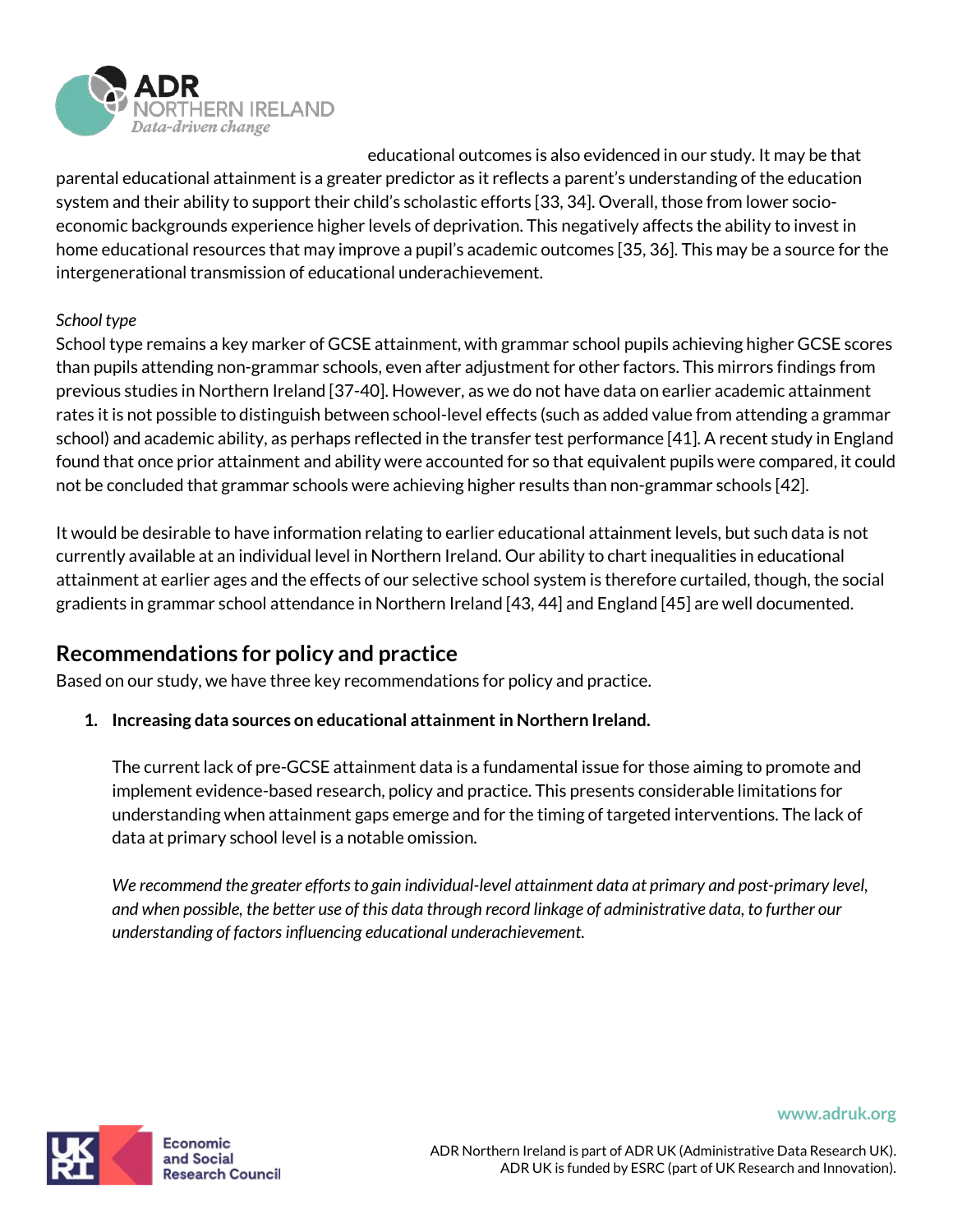

#### **2. Better use of new and existing data in Northern Ireland.**

The current study represents the first and only instance of using linked administrative sources to examine educational attainment in Northern Ireland. In this respect, Northern Ireland lags behind other parts of the UK where such linkages are more common and used extensively to inform policy.

*We believe that greater insights could be achieved through more innovative use and linkage of existing data and by incorporating new educational data when it becomes available.* 

## **3. Understanding the relationship between disadvantage and educational underachievement in Northern Ireland.**

FSME is a readily accessible measure of disadvantage, but this simple binary measure underrepresents the complexity and multidimensional interplay between socio-economic background and educational achievement. In addition, other factors such as ethnicity, migrant status and the mediating role of the health status of parents and children needs to be increasingly considered.

*We recommend that further and ongoing research is needed to better understand the complexity of socioeconomic status and educational attainment and to understand how these are changing over time.* 

A more detailed write-up of this study and analysis can be found in the paper titled **['The Influence of Socio-](http://dx.doi.org/10.1080/03054985.2022.2035340)[Demographics and School Factors on GCSE Attainment: Results from the First Record Linkage Data in](http://dx.doi.org/10.1080/03054985.2022.2035340)  [Northern Ireland](http://dx.doi.org/10.1080/03054985.2022.2035340)**' published in the Oxford Review of Education.



Economic and Social **Research Council**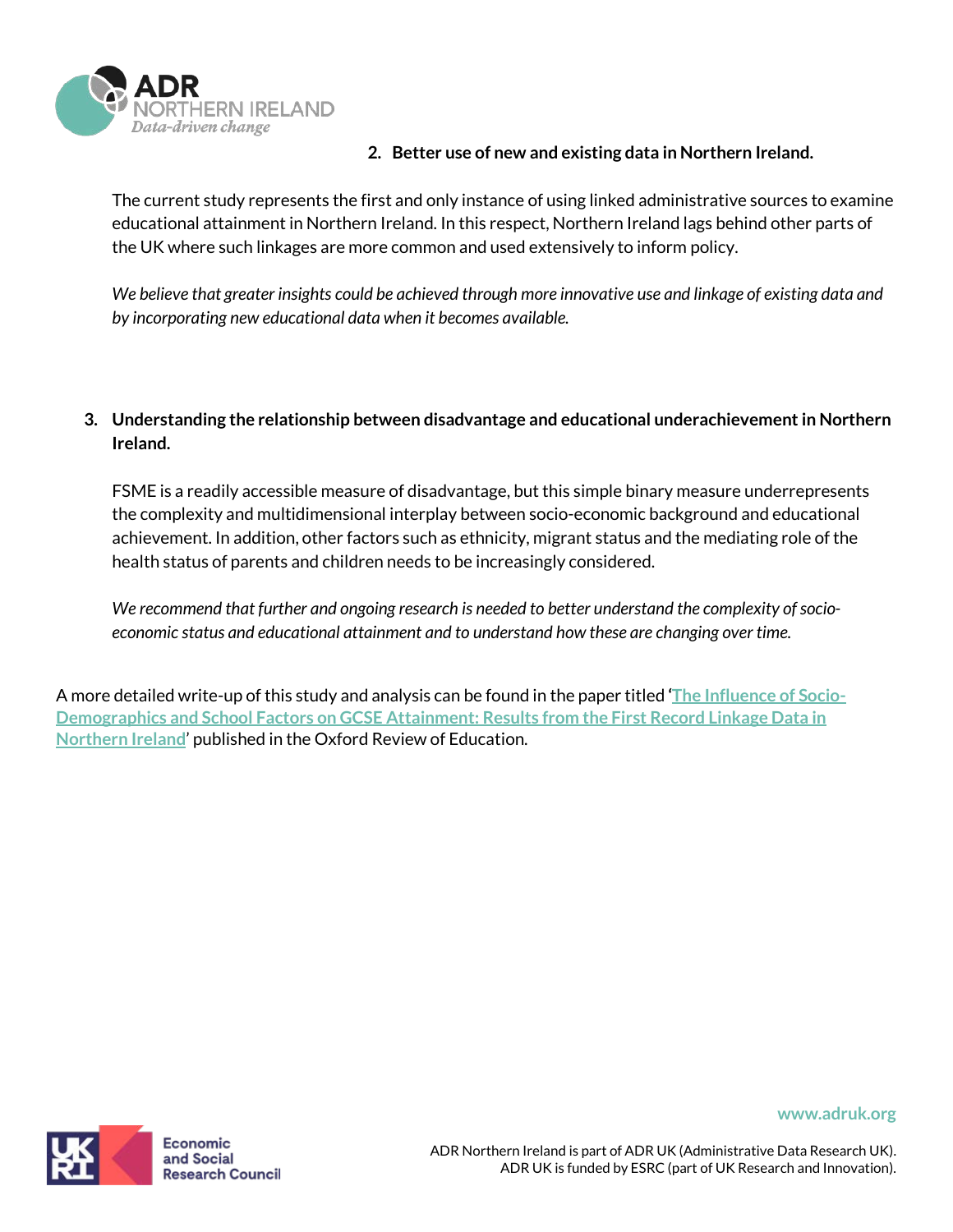

#### **References**

[1] Lessof, C., Ross, A., Bring, R., Harding, C., Bell, E. and Kyriakopoulos, G. (2018) *Understanding KS4 attainment and progress: evidence from LSYPE2,* London: Department for Education.

[2] Nunn, A., Johnson, S., Monro, S., Bickerstaffe, T. and Kelsey, S. (2007) *Factors influencing social mobility,* London: Department of Work and Pensions.

[3] King, T., McKeanm C., Rush, R., Westrupp, E., Mensah, F.K., Reilly, S. and Law, J. (2017) Acquisition of maternal education and its relation to single-word reading in middle childhood: an analysis of the Millennium Cohort Study, *Merrill-Palmer Quarterly,* 63(2), pp.181-209.

[4] Adcock, A.,Bolton, P. and Abreu, L. (2016) *Educational performance of boys.* London: House of Commons.

[5] Melhuish, E., Quinn. L., Sylva, K., Sammons, P., Siraj-Blatchford, I. and Taggart, B. (2013) Preschool affects longer term literacy and numeracy: results from a general population longitudinal study in Northern Ireland, *School Effectiveness and School Improvement,* 24(2), pp. 234-250.

[6] Mensah, F.K. and Kiernan, K.E. (2010) Gender differences in educational attainment: influences of the family environment. *British Educational Research Journal,* 36(2), pp.239-260.

[7] Croxford, L., Tinklin, T., Frame, B., and Ducklin, A. (2003) Gender and pupil performance: Where do the problems lie? *Scottish Educational Review,* 35, pp.135-147.

[8] Henderson, L., Harris, J., Purdy, N. and Walsh, G. (2020) Educational Underachievement in Northern Ireland: Evidence Summary, Stranmillis University College, Belfast: Centre for Research in Educational Underachievement.

[9] Borooah, V.K. and Knox, C. (2017) Inequality, segregation and poor performance: the education system in Northern Ireland, *Educational Review,* 69(3), pp.318-336.

[10] Leitch, R., Hughes, J., Burns, S., Cownie, E., McManus, C., Levers, M. and Shuttleworth, I. (2017) *Investigated Links in Achievement and Deprivation*, *Final Summary Report (Volume 3),* Belfast: Queen's University Belfast.

[11] Burns, S., Leitch, R. and Hughes, J. (2015) *Education Inequalities in Northern Ireland. Summary Report*, Belfast: Equality Commission for Northern Ireland.

[12] Machin, S., McNally, S. and Wyness, G. (2013) Educational attainment across the UK nations: performance, inequality and evidence, *Educational Research,* 55(2), pp. 139-164.

[13] Harland, K. and McCready, S. (2012) *Taking boys seriously – a longitudinal study of adolescent male school-life experiences in Northern Ireland,* Bangor: Department of Education.

[14] Gallagher, T. and Smith, A. (2000) *The effects of the selective system of secondary education in Northern Ireland,*  Bangor: Department of Education.

[15] Shuttleworth, I. and Daly, P. (2000) *The pattern of performance at GCSE. (Selection Project (SEL3.1) within The Effects of the Selective System of Secondary Education in Northern Ireland (Gallagher and Smith, 2000)*, Bangor: Department of Education.

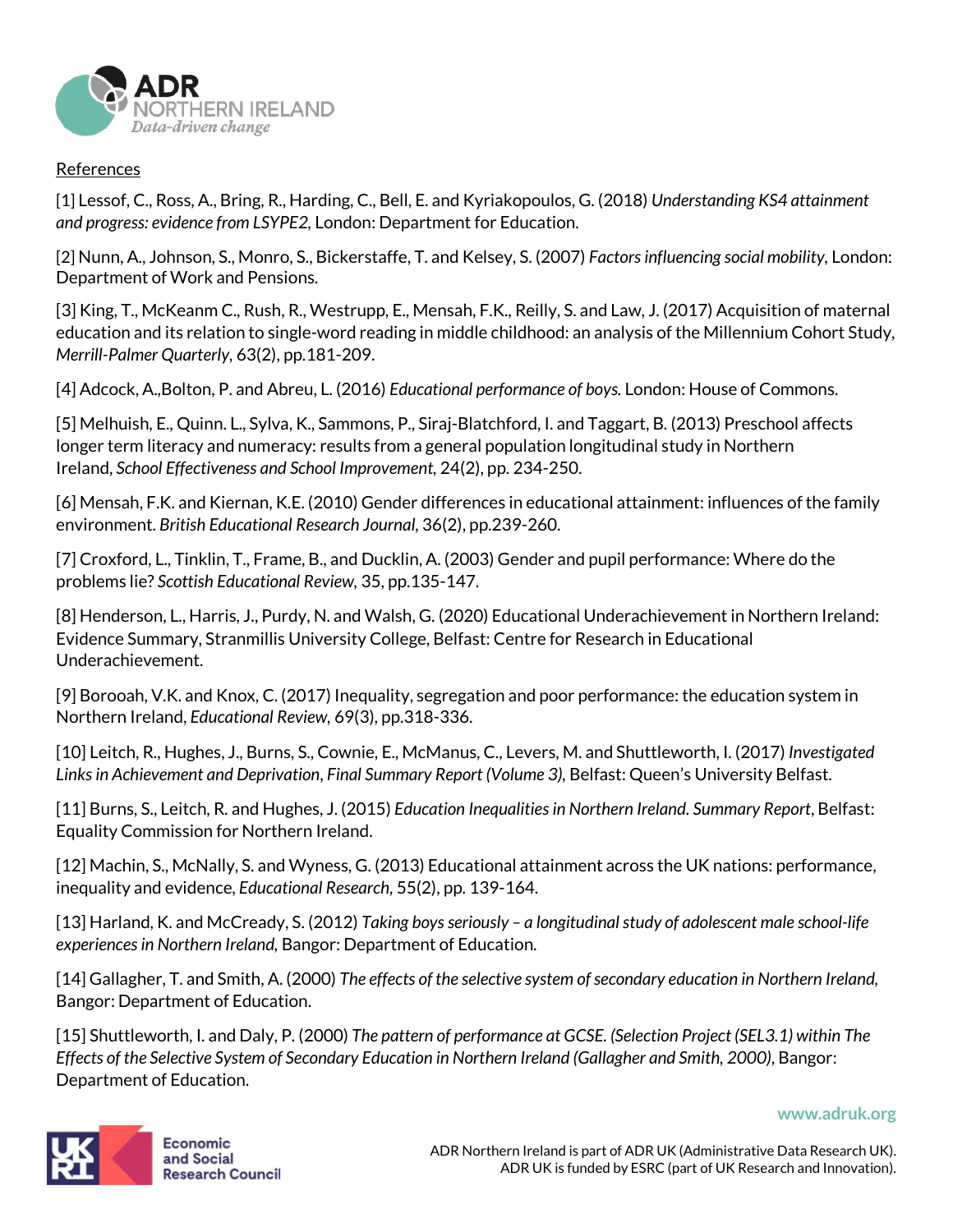

[16] Shuttleworth, I. (1995) The Relationship between Social Deprivation, as Measured by Individual Free School Meal Eligibility, and Educational Attainment at GCSE in Northern Ireland: a preliminary investigation. *British Educational Research Journal*, 21(4), pp.487–504.

[17] *see [13]*

[18] *see [10]*

- [19] *see [9]*
- [20] *see [10]*
- [21] *see [13]*
- [22] *see [15]*
- [23] *see [16]*
- [24] *see [10]*

[25] Lyng, S.T. (2009) Is there more to "antischoolishness" than masculinity? On multiple student styles, gender and educational self-exclusion in secondary school, *Men and Masculinities,* 11(4), pp.462-487.

[26] Connolly, P. (2004) *Boys and Schooling in the Early Years,* London: Routledge Falmer.

[27] Warrington, M., Younger, M. and McLellan, R. (2003) Under-achieving boys' in English primary schools? *The Curriculum Journal,* 14(2), pp.139-156.

[28] *see [9]*

[29] *see [10]*

[30] *see [16]*

[31] Taylor, C. (2018) The Reliability of Free School Meal Eligibility as a Measure of Socio-Economic Disadvantage: Evidence from the Millennium Cohort Study in Wales, *British Journal of Educational Studies*, 66(1), pp.29-51.

[32] Ilie, S., Sutherland, A. and Vignoles, A. (2017) Revisiting free school meal eligibility as a proxy for pupil socioeconomic deprivation, *British Educational Research Journal*, 43(2), pp.253–274.

[33] Travers, M.C. (2017) *White working-class boys: teachers matter,* London: UCL Institute of Education Press.

[34] Reay, D. (2005) Doing the dirty work of social class? Mothers' work in support of their children's schooling, *The Sociological Review,* 53(2), pp.104-115.

[35] Veenstra, G. (2010) 'Transmutations of capitals in Canada: a 'social space' approach', in Robson, K. and Sanders C. (eds.), *Quantifying Theory: Pierre Bourdieu,* London: Springer, pp.61-74.

[36] *see [34]*